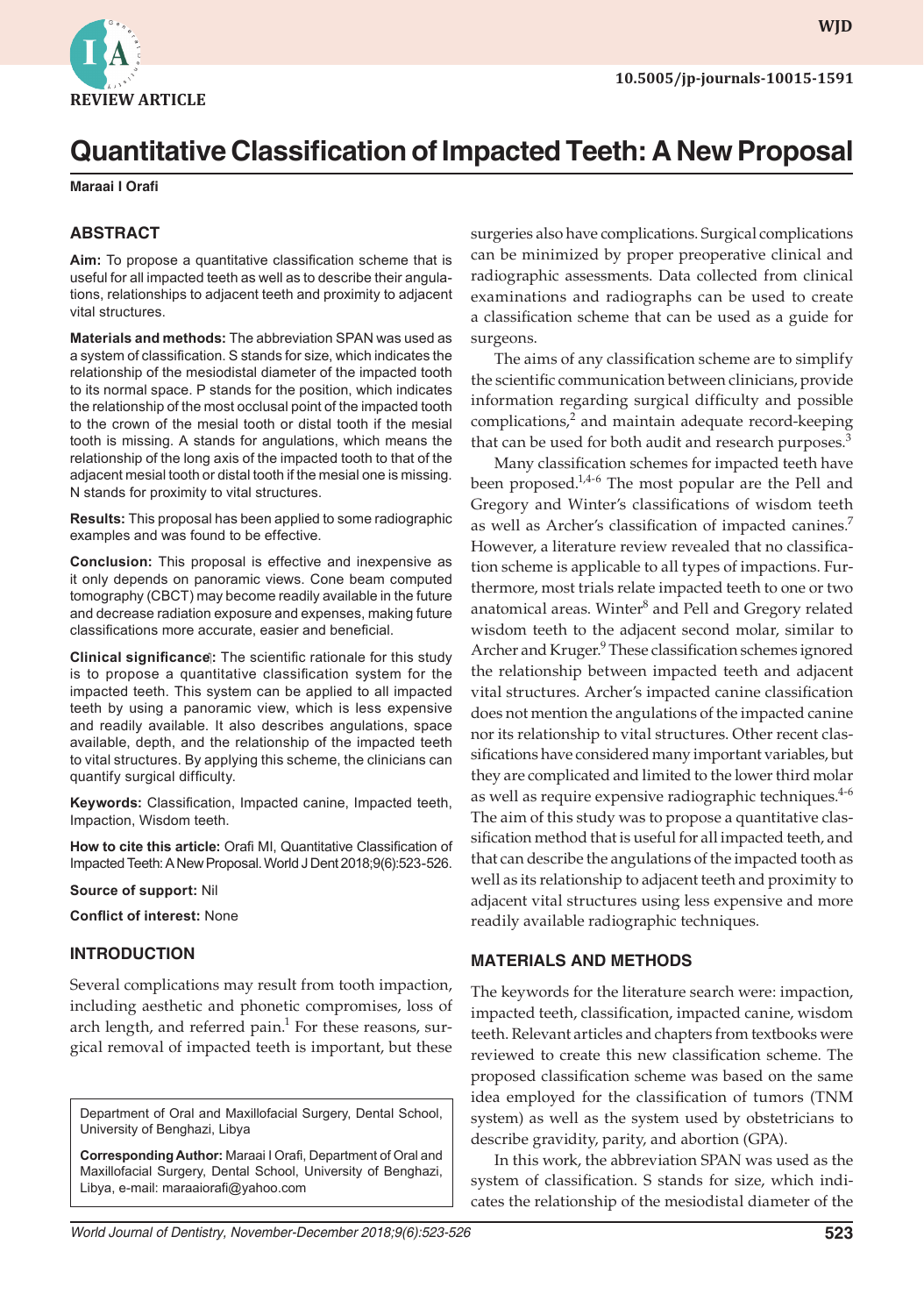#### *Maraai I Orafi*

impacted tooth to its normal space. S1 indicates that the mesiodistal diameter of the impacted tooth is less than or equal to its normal space. S2 indicates that the mesiodistal diameter of the impacted tooth is greater than its normal space. S3 indicates that the normal space is almost closed. P indicates the relationship of the occlusal point of the impacted tooth to the crown of the mesial tooth or distal tooth if the mesial tooth is missing. P1 indicates that the most occlusal point of the impacted tooth is at the occlusal plane of the mesial tooth or the distal tooth if the mesial tooth is missing. P2 indicates that the most occlusal point of the impacted tooth is between the occlusal plane and the cement-enamel junction (CEJ) of the mesial tooth or the distal tooth if the mesial tooth is missing. P3 indicates that the most occlusal point of the impacted tooth is apical to the CEJ of the mesial tooth or the distal tooth if the mesial tooth is missing. A stands for angulations, which indicates the relationship of the long axis of the impacted tooth to that of the adjacent mesial tooth or the distal tooth if the mesial tooth is missing. A1 indicates a vertical angulation, A2 indicates a mesioangular angulation of lower teeth and distoangular angulation of upper teeth, A3 indicates a buccolingual angulation, A4 indicates a horizontal angulation, A5 indicates a distoangular angulation of lower teeth and mesioangular angulation of upper teeth, A6 indicates an inverted angulation, and A7 indicates an aberrant angulation. N stands for the proximity to vital structures. N1 indicates that the most apical part of the impacted tooth is 2 mm or more from adjacent vital structures. N2 indicates that the most apical part of the impacted tooth is less than 2 mm from adjacent vital structures. N3 indicates that the most apical part of the impacted tooth is just penetrating the boundary of adjacent vital structures. N4 indicates that the most apical part of the impacted tooth crosses the boundary of adjacent vital structures. The vital structure in the upper posterior area is the maxillary sinus, whereas, in the lower posterior area, it is the inferior alveolar nerve (IAN) and in the upper anterior area, it is the nasal cavity. In this area, the letter D for proximity to the nasopalatine nerve (NPN) is added, so the abbreviation becomes SPAND, where D1 indicates that the impacted tooth is distant from the canal and D2 indicates that the impacted tooth touches the canal. No vital structures were present in the lower anterior area, so N is N0.

For example, the abbreviation S2P3A2N4D2 of the upper left canine, which can also be written as SPAND23241  $\lfloor 3$ , indicates that the mesiodistal diameter of the impacted canine tooth is greater than its normal space, the most occlusal point of this tooth is apical to the CEJ of the lateral incisor or first premolar if the lateral incisor is missing, the canine is buccally inclined and the impacted canine crosses the nasal cavity and is away from NPN. If we add the numbers 23241, the result is 12 compared with another example, SPAND33442, for which the result is 16. Obviously, 16 is greater than 12 for the upper left impacted canine, and from reading the description of these two examples, the second example is more difficult to correct surgically.

Another example is SPAN3353 or S3P3A5N3<sup>[8</sup>, which indicates that the normal space of the impacted lower wisdom tooth is almost closed, the most occlusal point of this tooth is apical to the CEJ of the second molar, its long axis is distoangular to that of the second molar, and the most apical part of the impacted wisdom tooth just penetrates the boundary of the inferior alveolar canal.

An orthopantomogram (OPG) and, sometimes, Clark's technique were the tools used to study these cases and for the classification scheme described herein.

There is no active agency or research board in Libya during this time of conflict (Libyan war), and this work mainly depended on a review of the literature.

There were no humans nor animals evaluated in this work.

Figures 1 and 2 show examples of different impacted teeth classified according to the described in this proposal. The radiographs were collected from a Google search (http://www.hi5ortho.com/3d-imaging-standardcare-orthodontist/) (http://www.beaconcovedental. com.au/our-services-treatments/surgical-extractionswisdom-teeth/).

# **DISCUSSION**

Many studies describing the classification of canine teeth have been published, $1.4-7$  but that by Archer<sup>7</sup> in 1975 is considered to be a simple and common classification for impacted canines. The most popular classification scheme



Fig. 1: SPAN1143<sup>[8]</sup>. The mesio-distal diameter of the impacted lower left wisdom tooth is equal to its normal space, the most occlusal point of this tooth is in the occlusal plane, the long axis is horizontal and related to the second molar, and the most apical point penetrates the boundary of the IAN canal

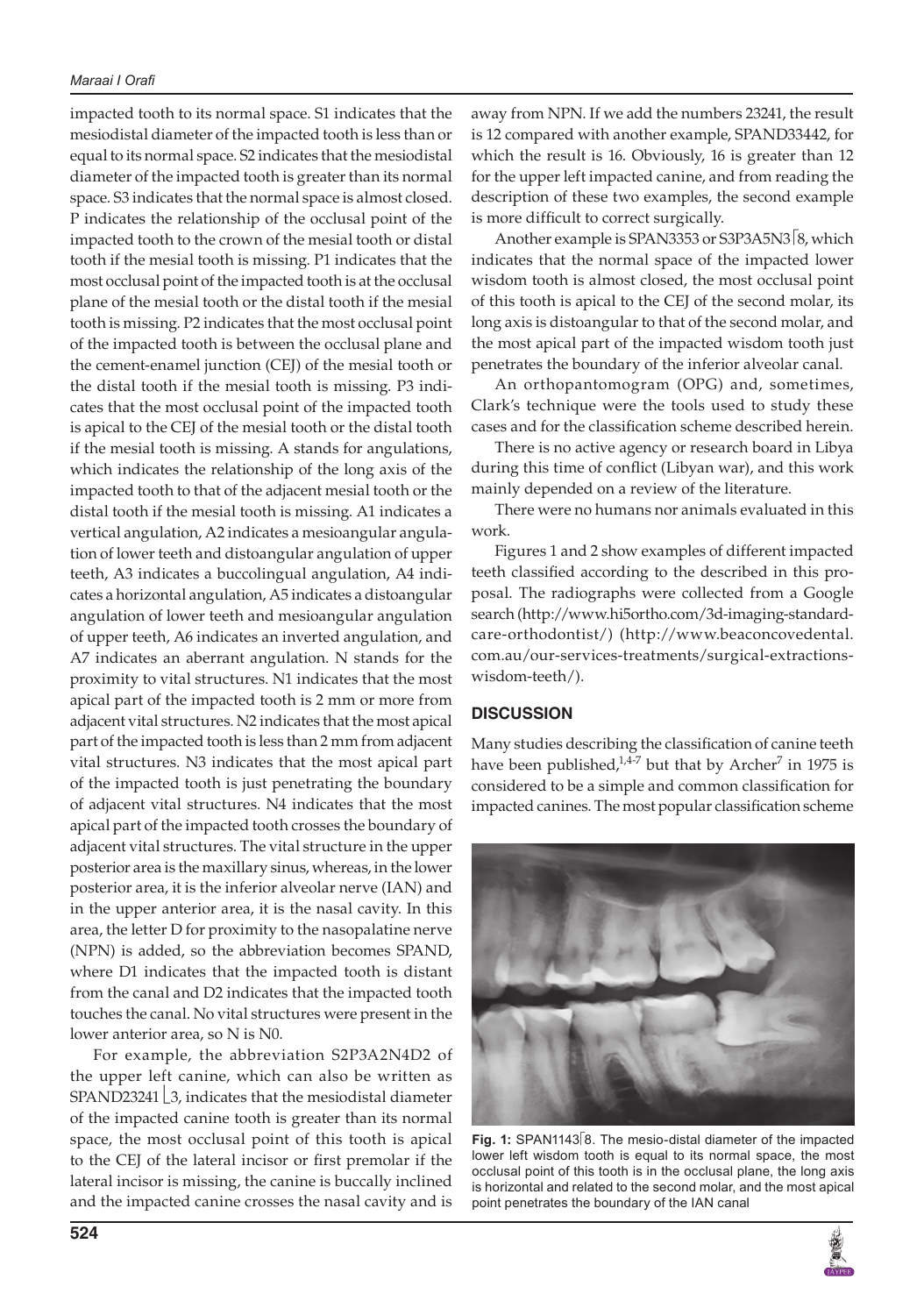

**Fig. 2:** SPAND23511<sup>[3]</sup>. The mesio-distal diameter of the impacted upper left canine is greater than its normal space, the most occlusal point of this tooth is apical to the CEJ, the long axis is mesioangularly related to the adjacent teeth, the most apical point is more than 2 mm from the boundary of the nasal cavity, and the canine is away from the NPN

for wisdom teeth is that published by Pell and Gregory,<sup>2,9</sup> while the simplest method was published by Winter.8 Both classifications were proposed several decades ago and intended to determine the orientation of the great axis of the tooth, the relationship of the tooth with the ramus, and the depth of impaction.<sup>10</sup> However, Pell and Gregory's classification has recently been found to be inadequate for the determination of surgical difficulty.<sup>11</sup> Furthermore, both classifications are limited to wisdom teeth. Other trials are complicated and require expensive tools, such as CBCT.<sup>5</sup> To make the classification scheme easier and applicable to all surgeons and even general dental practitioners, only radiographic variables were examined in this trial, unlike other studies, $12$  in which demographic, radiographic and operative variables were the tools used to assess the difficulty of treating the third molar surgically.

Reviewing the literature revealed a similar classification system to that proposed herein, known as WHARFE (Winter's classification, height of the mandible, angulation of second molar, root shape and morphology, follicle development, exit path), $^{12}$  but this is not popular and, in my opinion, is a lengthy scoring system. In another similar work proposed by Gintaras and Povilas, $^5$  the risk degree for surgical intervention is scored as conventional, simple, moderate or complicated by determining the mandibular third molar mesiodistal position in relation to the second molar (M) and mandibular ramus (R), apicocoronal position in relation to the alveolar crest (A) and mandibular canal (C), buccolingual position in relation to the mandibular lingual and buccal walls (B) and spatial tooth position (S). The authors of this trial used the abbreviation MRACBS to assess the surgical difficulty for an impacted third molar, similar to the SPAN abbreviation

*Quantitative Classification of Impacted Teeth: A New Proposal*

used in this proposal. However, the Gintaras and Povilas<sup>5</sup> method is limited to the lower third molar and requires the use of CBCT, in contrast to this trial, where OPG is the main tool and classification, which can be used for all types of impactions.

The present proposal overcomes the shortcomings of previous classifications and has following advantages i.e. it can be applied to all impacted teeth, simple and can be made from a panoramic view, which is less expensive and readily available, it describes angulations, space available, depth, and relationship to vital structures, it can quantify surgical difficulty, it can make communication between clinicians easier.

The majority of the classifying results were from analyses of radiographs. For most situations, periapical radiographs provide adequate detail and should be the radiographs that are most commonly used. Panoramic radiographs show a more accurate picture of the total anatomy of the region and can be used as an adequate substitute.<sup>2</sup>

Despite the low sensitivity, 39%, and specificity, 66%, of pantomography in predicting inferior alveolar nerve damage during extraction of impacted lower third molars,<sup>1</sup> OPG is the most commonly used technique in many studies $11,13,14$  and it was the main tool used in this proposal because it is more readily available and less expensive, particularly in third world countries.

Panoramic radiographs, however, do not always provide reliable data on the precise relationship between anatomical structures as they are 2-dimensional (2D) and distortions.<sup>4,13</sup> The proximity of the root apex of the impacted third molar to the mandibular canal may be strongly indicative of the risk of injury to the nerve. $^{13}$ 

The more recently developed OPG devices minimize magnification, reduce distortion and have a measuring ruler that helps to estimate the distance between anatomical areas. The other radiographic modalities mentioned in the literature,<sup>15</sup> such as computed tomography, tuned aperture computed tomography (TACT), volumetric CT scan and CBCT, are more costly and have higher radiation exposure compared to panoramic images.<sup>1</sup> Some authors have limited the use of such techniques to complicated cases and use pantomography as the main tool in their studies.<sup>16</sup>

A IAN is a very important vital structure that is at risk in lower third molar surgery and is an interesting area of study for many authors.<sup>4,6,8,11,14-17</sup> The relationship between the mandibular canal and lower wisdom teeth has been evaluated in detail, including their spatial relationship, diameter of the canal, and root anatomy.<sup>18</sup> The frequency of IAN injury may vary from 0.5–7%, and the risk of permanent injury is below  $1\%$ .<sup>4,13</sup> Few reports discuss the risk of injury to other vital structures related to impacted teeth, such as the maxillary sinus, $19$  nasal cavity, and nasopalatine bundle, which may be due to low